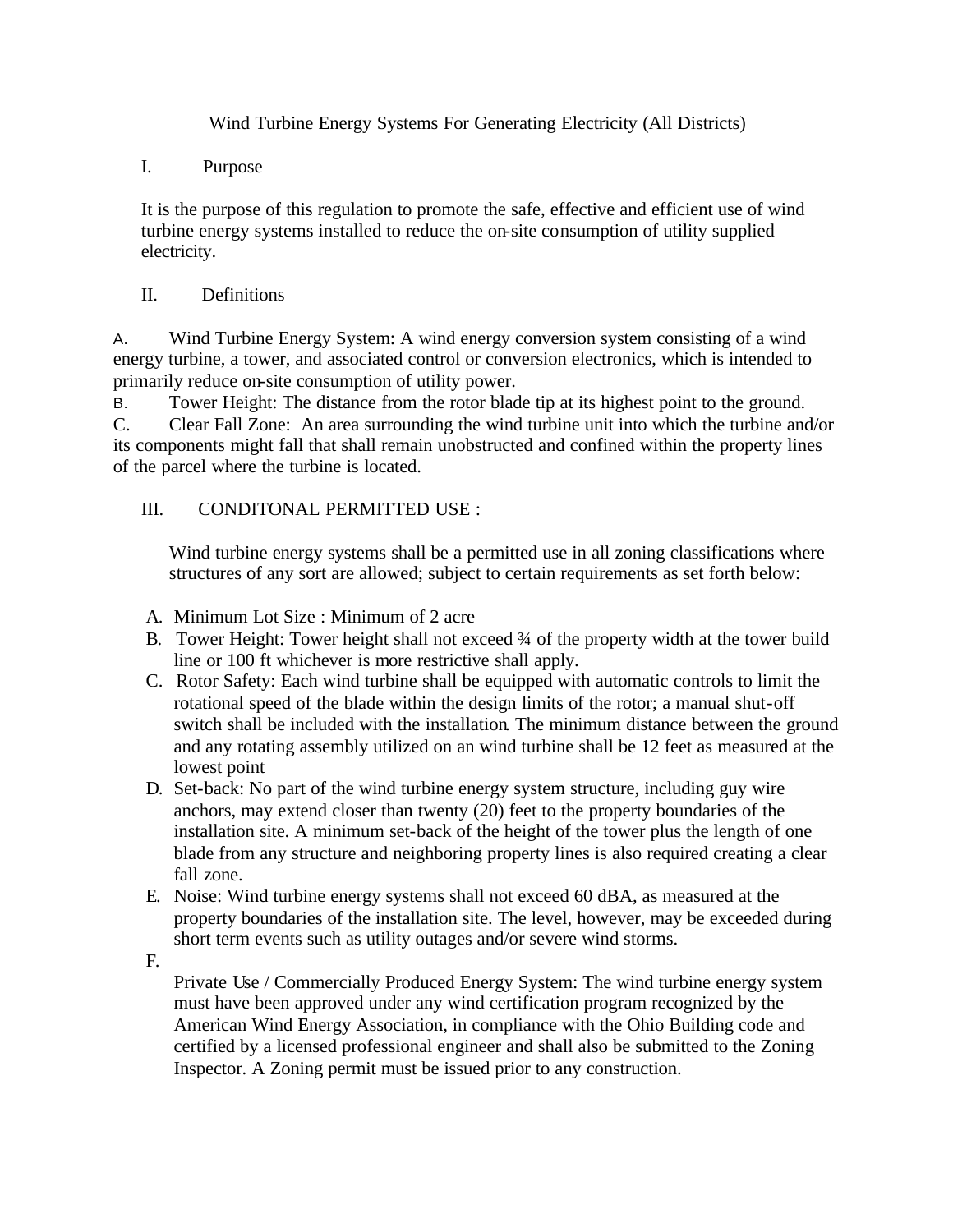- G. Zoning Permit Requirements: Zoning permit applications for wind turbine energy systems shall be accompanied by:
	- 1 Approved Standard site plan showing the wind turbine structure and locations of the tower, base, footings, property lines and **all** structures within 150 ft. Evidence of "clear fall zone" must be provided on the site plan.
	- 2 Approved Engineered drawings showing the size, height and construction of the structure, as well as the size and depth of the unit's mounting pad.
	- 3 An engineering report or documentation from the manufacturer of the average decibel rating of the model.
	- 4 A list or depiction of all safety measures that will be on the unit including anticlimb devises and lightning protection.
	- 5 Data specifying the kilowatt size and generating power of the unit.
	- 6 A maintenance schedule, as well as dismantling plan, for the removal of an inoperable unit.
- H. Compliance with FAA Regulations: Wind turbine energy systems must comply with applicable FAA regulations, including any necessary approvals for installations close to airports.
- I. Compliance with Nationa l Electric Code: Zoning permit applications for wind turbine energy systems shall be accompanied by a line drawing of the electrical components in sufficient detail to allow for a determination that the manner of installation conforms to the National Electrical Code. This information is frequently supplied by the manufacturer.
- J. Utility Notification: No wind turbine energy system shall be installed until evidence has been given that the utility company has been informed of the customer's intent to install an interconnected customer-owned generator. Off-grid systems shall be exempt from this requirement.
- K. Electrical Wires: All electrical wires associated with a wind turbine energy system, other than wires necessary to connect the wind generator to the tower wiring, the tower wiring to the disconnect junction box, and the grounding wires shall be located underground .
- L. Lighting: A wind tower and generator shall not be artificially lighted unless such lighting is required by the Federal Aviation Administration.
- M. Appearance, Color & Finish: The wind generator and tower shall remain painted or finished the color or finish that was originally applied by the manufacturer, unless approved in the Zoning Permit.
- N. Signs: All signs, other than the manufacturers or installers identification, appropriate warning signs, or owner identification on a wind generator, tower, building, or other structure associated with a wind turbine energy system visible from any public road shall be prohibited.
- O. Shadow/Flicker: Wind turbine energy systems shall be sited in a manner that does not result in significant shadowing or flicker impacts. The applicant has the burden of proving that this effect does not have significant adverse impact on neighboring or adjacent uses either through sitting or mitigation.
- P. Maintenance: Wind turbines must be maintained in good working order. Wind Turbine Energy Systems that become inoperable for more than 6 months must be removed from property within 90 days of an issuance of zoning violation at the property owner's expense or other body identified in the dismantling plan.